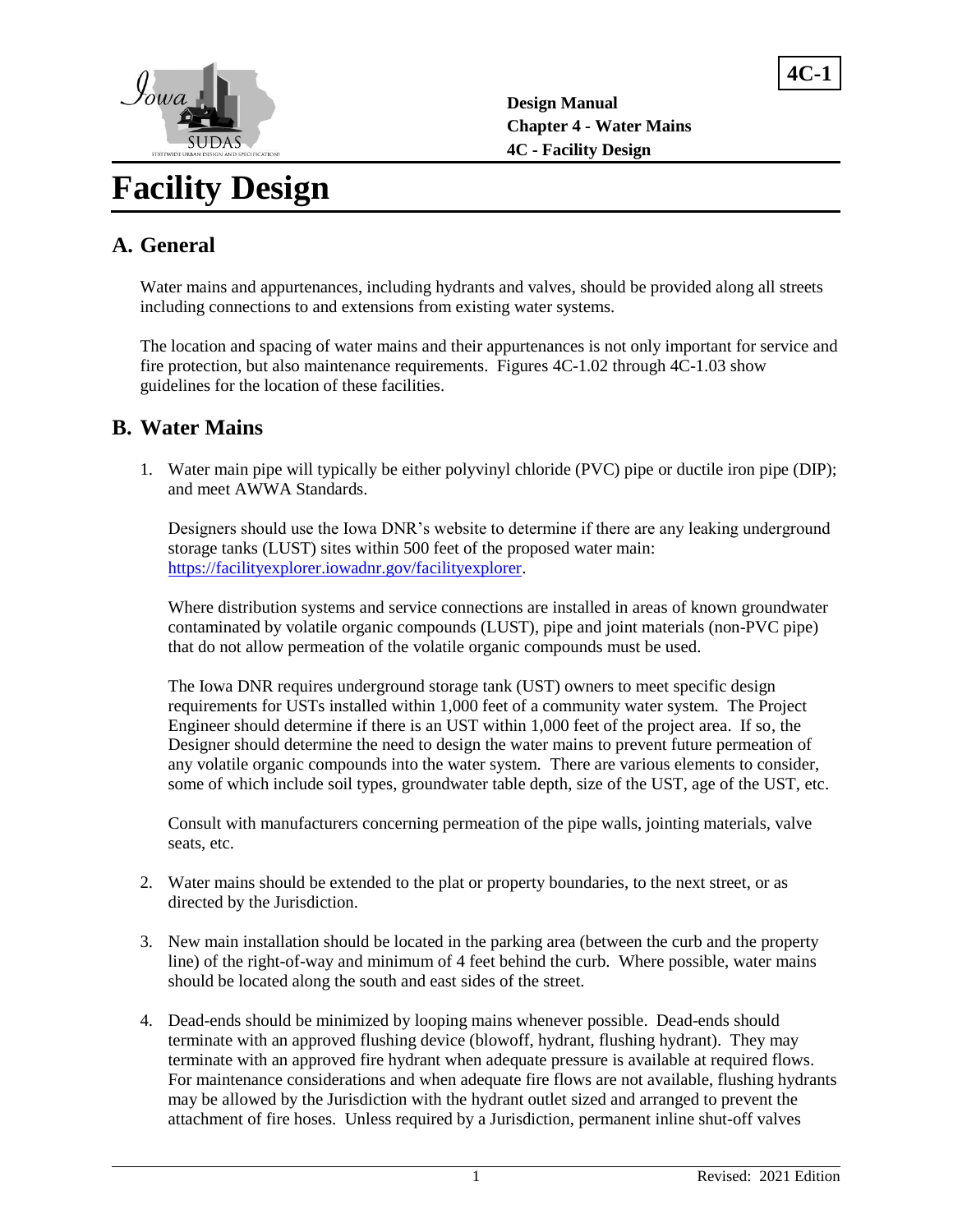should not be placed at the end of dead-end mains. A valve may be placed one or two pipe lengths back from the end of the project. No services should be placed past the valve. These

pipes will provide sufficient support for the valve and allow a future extension to be made without impacting current water customers.

- 5. Water mains and extensions should be designed with a minimum cover as indicated on Figure 4C-1.01, unless more or less cover has been approved by the Jurisdictional Engineer. Greater depths of cover, surface loading conditions, or unusual trench conditions may require a stronger class of pipe according to the AWWA Standard regarding the type of pipe being installed. Where a dip must be placed in a main in order to pass under another utility, the length of the deeper main should be kept to a minimum, and bends should be considered to affect the desired offset.
- 6. Water mains should be adequately protected from corrosive soil environments. Comply with AWWA C105. Complete soil testing or check with the Jurisdictional Engineer to determine if corrosive soils are present within the project area. If so, include polyethylene encasement for ductile iron pipe, valves, and fittings or use of other nonmetallic pipe materials. If nonmetallic materials are used, be sure to provide polyethylene encasement for fittings and valves. In severe instances, cathodic protection may be required.



**Figure 4C-1.01:** Minimum Depth of Cover for Water Main Installation

## **C. Blowoffs**

A blowoff or approved flushing device is required on all dead-end mains where a hydrant is not installed. The minimum riser assembly size should be no less than 2 diameter sizes smaller than the diameter of the water main. The flushing device should be sized to provide flows that will give a velocity of at least 2.5 feet per second in the main being flushed. When the water main is extended, the blowoff should be removed. A new valve should be placed between the existing and extended main.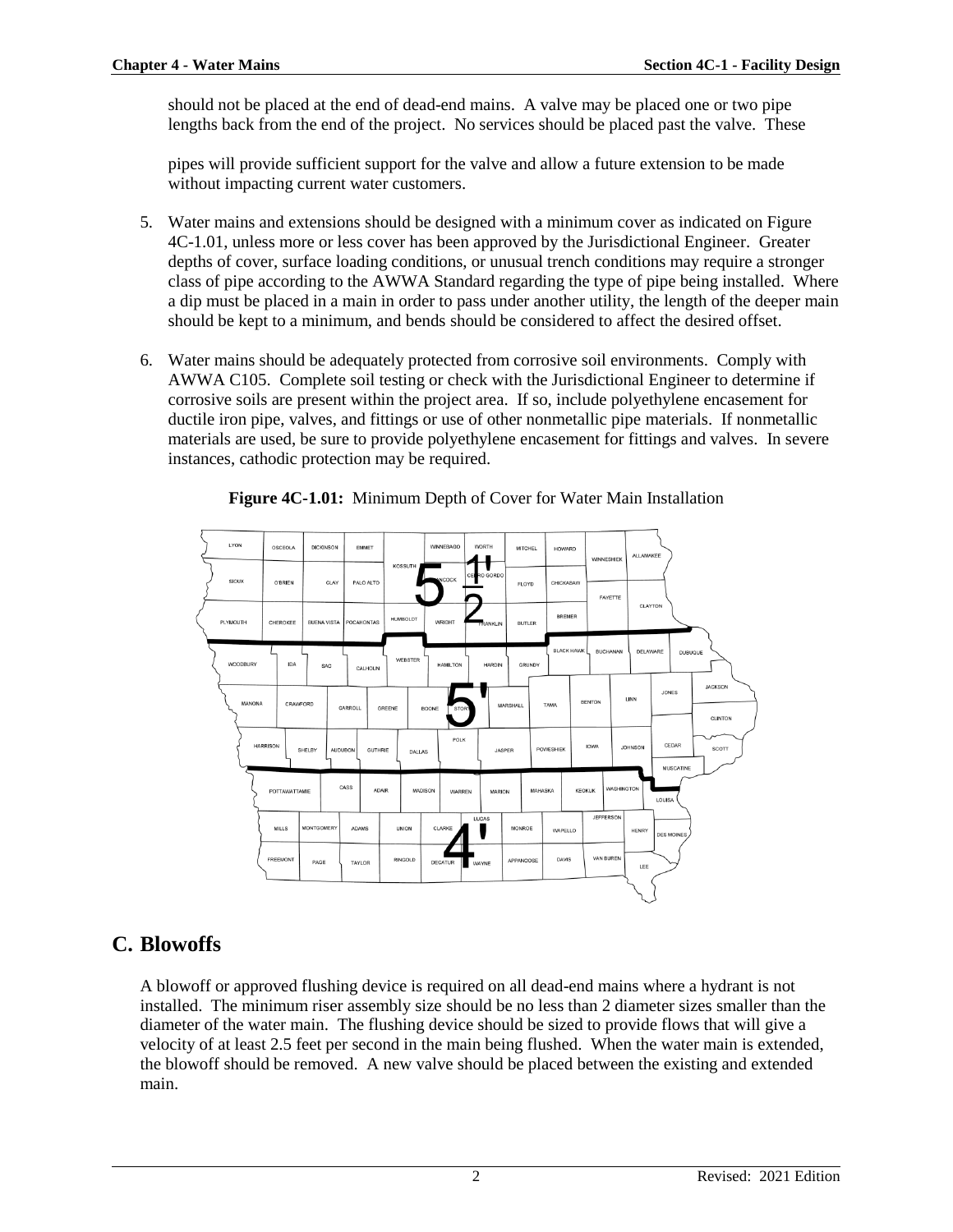#### **D. Valves**

- 1. As a minimum, valves should be located at intersections, such that only one unvalved pipe exists at the intersection. Valves should be equally spaced, if possible, with spacing no more than 800 feet in residential areas and no more than 400 feet in high density residential, commercial, and industrial areas. (See Figures 4C-1.02 through 4C-1.03 for valve locations at intersections).
- 2. Valves should not be located in the sidewalk line or in driveways.
- 3. All valves should be installed with valve boxes. Use slide type valve boxes in paved areas and screw type in all other areas. A screw type valve box that is located in an area to be paved should be changed to a slide type valve box as a part of the paving program.
- 4. No valves (except blowoff valves) should be placed at the end of a dead-end main unless required by a Jurisdiction. A valve should be installed between the existing main and new main when the main is extended. Intermediate valve locations between the end of a dead-end main and last valved street intersection may be required by the Jurisdiction to provide required valve spacing.
- 5. A tapping sleeve and valve should be used when making a perpendicular connection to an existing main.
- 6. If the project area has high water pressure, usually exceeding 100 psi, it may be appropriate to install system pressure relief valves as opposed to individual building controls. The potential for using a system pressure reducing valve is limited by the interconnected nature of a distribution system. Check with the Jurisdiction to determine the potential need for use of pressure reducing valves.

# **E. Fire Hydrants**

- 1. Hydrants should comply with AWWA C502. The connecting pipe between the supply main and the hydrants should be a minimum of 6 inches in diameter and be independently valved. Fire hydrants should not be installed on water mains that do not provide a minimum pressure.
- 2. Hydrant drains should not be connected to or located within 10 feet of sanitary sewers.
- 3. Locations of fire hydrants are governed by the rules and regulations of the Iowa DNR and the local Jurisdiction and by the following principles. Satisfy each principle in the order they are listed. See Figures 4C-1.02 through 4C-1.03 for typical hydrant locations.
	- a. Locate fire hydrants within 25 feet of each street intersection, measured from an end of a street paving return.

Locate fire hydrants outside street paving returns. Avoid conflicts with storm sewers, intakes, and sidewalks. Whenever possible, locate fire hydrants at the high point of the intersection.

b. Locate fire hydrants between street intersections to provide spacings of no more than 450 feet in single family residential districts and no more than 300 feet in all other districts. Coverage radii for structures as noted below should be checked when determining hydrant placement.

Vary spacings slightly to place fire hydrants on extensions of property lines. When hydrants are required between intersections, they should be located at the high point of the main for air release or at a significant low point for flushing on the downhill side of an in-line valve.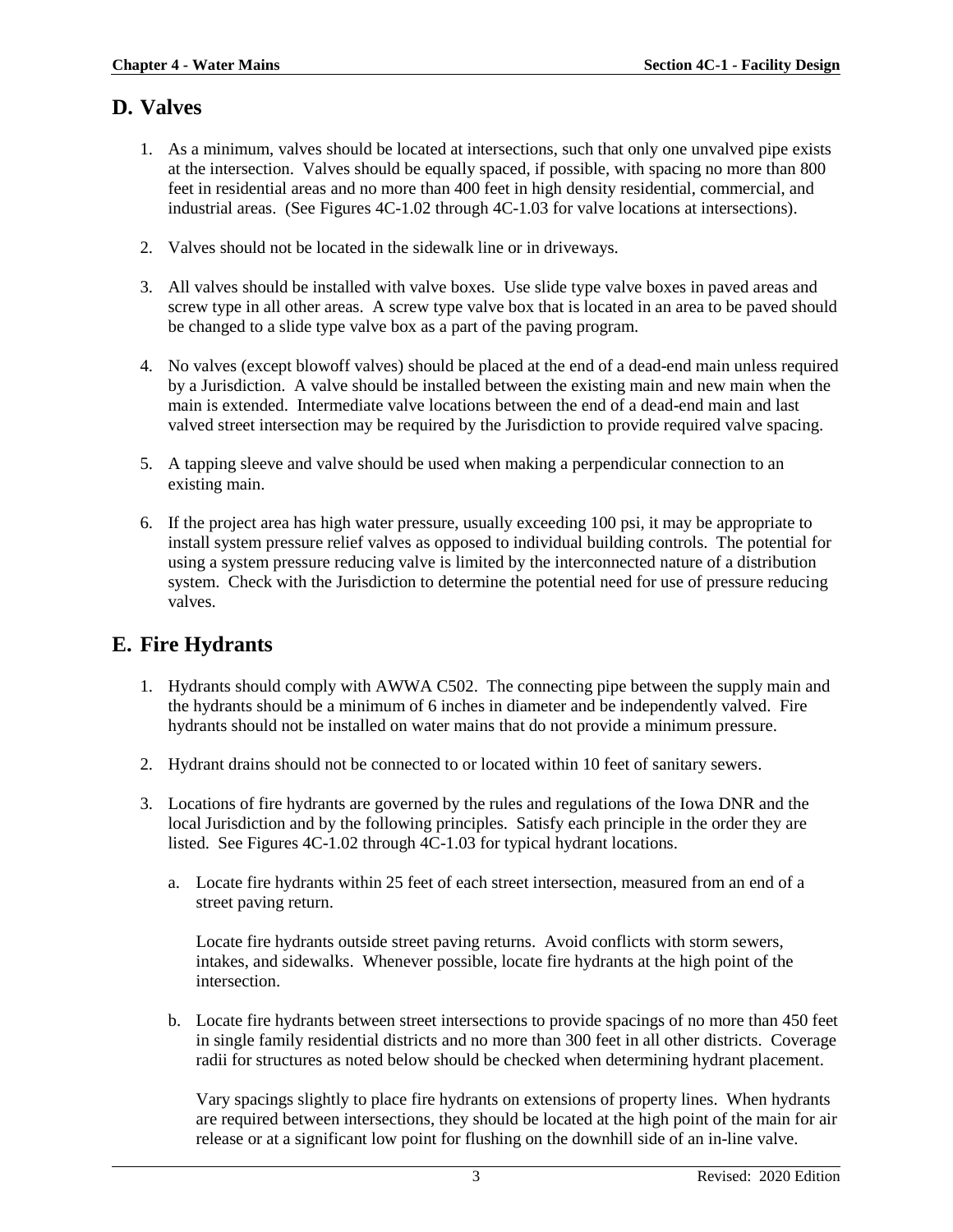When street curvature or grid patterns places a proposed protected structure at an unusual distance from the fire hydrant, the coverage radius should not exceed 300 feet in single family residential districts and 150 feet in all other districts. The Jurisdiction's fire marshall may have additional private fire protection requirements.

- c. On cul-de-sac streets, hydrants should be located at the intersection of the cul-de-sac street and cross-street and the end of the cul-de-sac.
	- 1) For cul-de-sacs between 300 feet and 500 feet in length, an additional hydrant should be located at the mid-block.
	- 2) For cul-de-sacs greater than 500 feet in length, hydrants should be placed at near equal spacings, but not exceeding the spacings described above.
- d. Hydrants must be located to provide the required fire flows. ISO evaluates fire hydrant locations within 1,000 feet of the test location, measured along the streets as fire hose can be laid, to evaluate the availability of water for fire protection. Hydrant capacity is credited as shown in the following table:

| <b>Hydrant Location</b>           | <b>Credited Capacity</b> |  |  |
|-----------------------------------|--------------------------|--|--|
| Within 300' of location           | $1,000$ gpm              |  |  |
| Within 301' to 600' of location   | $670$ gpm                |  |  |
| Within 601' to 1,000' of location | $250$ gpm                |  |  |

e. Locate fire hydrants to maintain a 3 foot clear space around the circumference of the fire hydrant to create unobstructed access for the fire department.

#### **F. Water Service Stubs**

Water service stubs for each building or platted lot should be provided, including corporation stop, service line, and curb stop (shut-off) with box. Check with the Jurisdiction to determine appropriate placement location. In no case should the shut-off be in the sidewalk. Avoid locations where driveway approaches are likely to be constructed in the future.

#### **G. Separation of Water Mains from Sewer Mains**

The following comply with the Iowa Department of Natural Resources separation requirements.

- **1. Horizontal Separation of Gravity Sanitary and Combined Sewers from Water Mains:** Separate gravity sanitary and combined sewer mains from water mains by a horizontal distance of at least 10 feet unless:
	- a. The top of a sewer main is at least 18 inches below the bottom of the water main, and
	- b. The sewer is placed in a separate trench or in the same trench on a bench of undisturbed earth at a minimum horizontal separation of 3 feet from the water main.

Maintain the maximum feasible separation distance in all cases. When it is impossible to obtain the required horizontal clearance of 3 feet and a vertical clearance of 18 inches between sewers and water mains, provide a linear separation of at least 2 feet and one of the following:

- a. Construct sanitary and combined sewers of water main materials meeting the requirements of [SUDAS Specifications Section 5010, 2.01.](https://intrans.iastate.edu/app/uploads/sites/15/2020/02/5010.pdf#page=5)
- b. Enclose the water main in a watertight casing pipe with an evenly spaced annular gap and watertight end seals.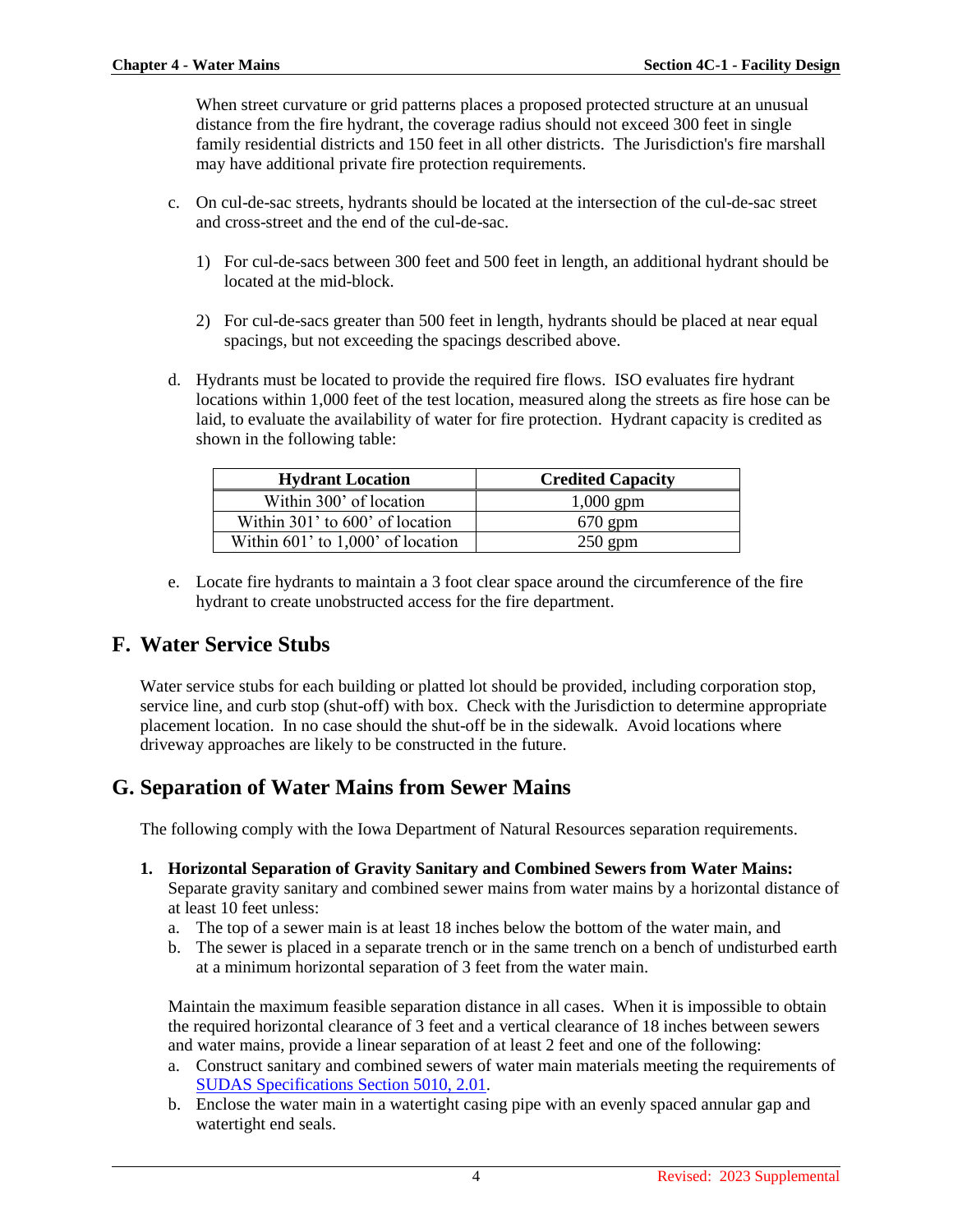- **2. Horizontal Separation of Water Mains from Sanitary and Combined Sewer Manholes:** Ensure water pipes do not pass through or come in contact with any part of a sanitary or combined sewer manhole. Maintain a minimum horizontal separation of 3 feet.
- **3. Separation of Sanitary Sewer Force Mains from Water Mains:** Separate sanitary sewer force mains and water mains by a horizontal distance of at least 10 feet unless:
	- a. The force main is constructed of water main materials meeting a minimum pressure rating of
	- 150 psi and the requirements of SUDAS Specifications Section 5010, 2.01, and
	- b. The sewer force main is laid at least 4 linear feet from the water main.
- **4. Separation of Sanitary and Combined Sewers and Water Main Crossovers:** Vertically separate sanitary and combined sewers crossing under any water main by at least 18 inches when measured from the top of the sewer to the bottom of the water main. If physical conditions prohibit the separation, do not place the sewer closer than 6 inches below a water main or 18 inches above a water main. Maintain the maximum feasible separation distance in all cases. Ensure the sewer and water pipes are adequately supported and have watertight joints. Use a low permeability soil for backfill material within 10 feet of the point of crossing.

Where the sanitary sewer crosses over or less than 18 inches below a water main, utilize one of the following within 10 feet measured edge-to-edge horizontally, centered on the crossing:

- a. Construct sewer pipe of water main material.
- b. Enclose the water main in a watertight casing pipe with an evenly spaced annular gap and watertight end seals.
- **5. Horizontal Separation of Storm Sewers from Water Mains:** Separate storm sewers and water mains by at least 10 feet measured edge to edge unless it is impossible to do so. When impossible to maintain a 10 feet horizontal separation, maintain a minimum separation of 3 feet and utilize one of the following within 10 feet measured edge-to-edge:
	- a. Construct the water main of ductile iron pipe with gaskets impermeable to hydrocarbons.
	- b. Enclose the water main in a watertight casing pipe with evenly spaced annular gap and watertight end seals.
	- c. Construct storm sewer pipe of water main materials.
	- d. Construct storm sewers of reinforced concrete pipe with gaskets manufactured according to ASTM C 443.
- **6. Vertical Separation of Storm Sewers and Water Main Crossovers:** Vertically separate storm sewers from water mains by 18 inches measured between the outside edges of the water main and the storm sewer. Maintain the maximum feasible separation distance in all cases. Ensure the sewer and water pipes are adequately supported. Use a low permeability soil for backfill material within 10 feet of the point of crossing.

When impossible to maintain an 18 inch vertical separation when the water main crosses over the storm sewer, maintain a minimum vertical separation of 6 inches and utilize one of the following within 10 feet measured edge-to-edge centered on the crossing:

- a. Construct the water main of ductile iron pipe with gaskets impermeable to hydrocarbons.
- b. Enclose the water main in a watertight casing pipe with evenly spaced annular gap and watertight end seals.
- c. Construct storm sewer pipe of water main materials.
- d. Construct storm sewers of reinforced concrete pipe with gaskets manufactured according to ASTM C 443.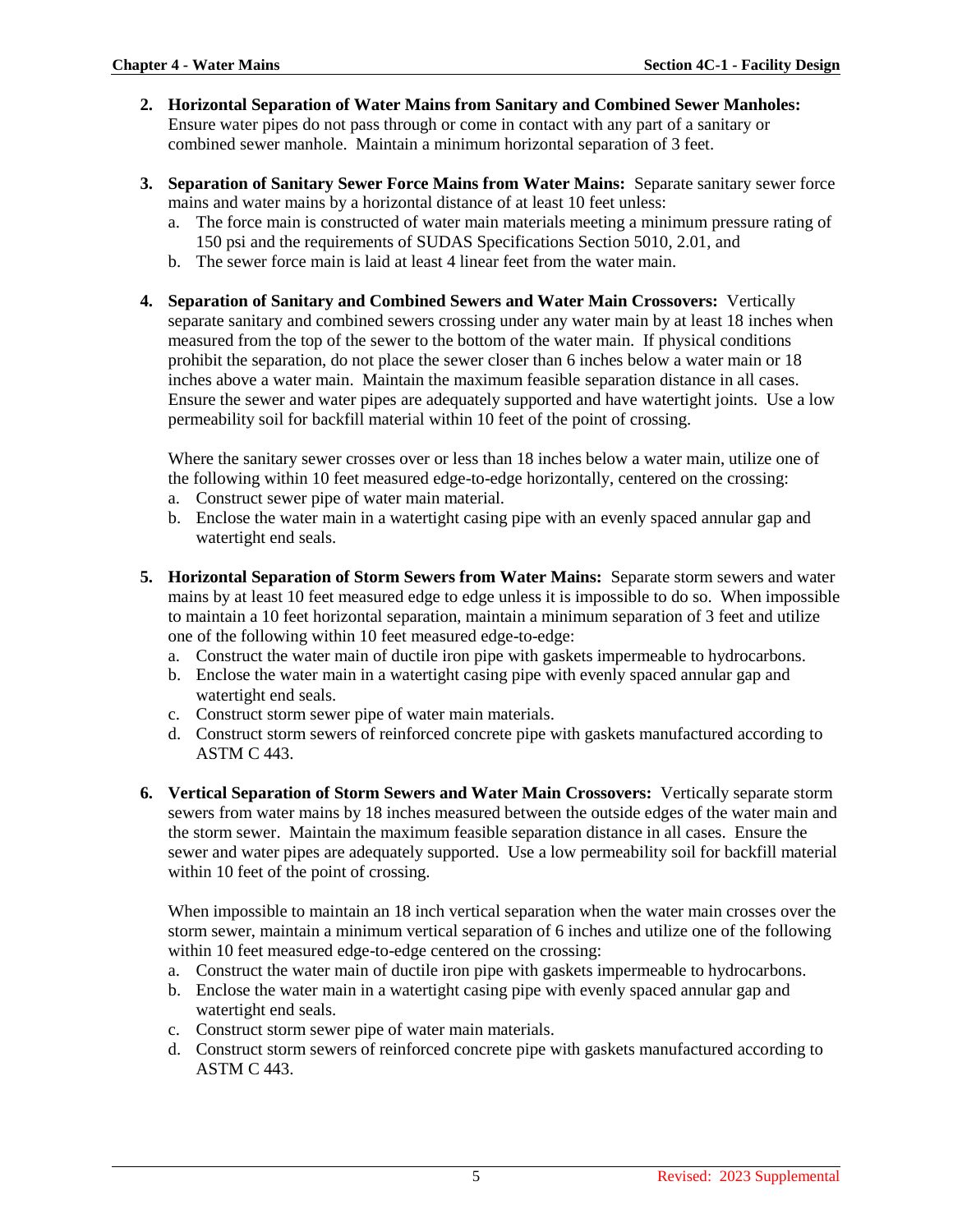#### **H. Surface Water Crossings**

Comply with the Recommended Standards for Water Works, 2007 Edition. Surface water crossings, whether over or under water, present special problems. The reviewing authority should be consulted before final plans are prepared.

- **1. Above-water Crossings:** Ensure the pipe is adequately supported and anchored; protected from vandalism, damage, and freezing; and accessible for repair or replacement.
- **2. Underwater Crossings:** Provide a minimum cover of 5 feet over the pipe unless otherwise specified in the contract documents. When crossing water courses that are greater than 15 feet in width, provide the following.
	- a. pipe with flexible, restrained, or welded watertight joints,
	- b. valves at both ends of water crossings so the section can be isolated for testing or repair; ensure the valves are easily accessible and not subject to flooding, and
	- c. permanent taps or other provisions to allow insertion of a small meter to determine leakage and obtain water samples on each side of the valve closest to the supply source.

# **I. Air Relief Facilities**

**1. Air Relief Valves:** At high points in water mains where air can accumulate, provisions should be made to remove the air by means of air relief valves. Automatic air relief valves should not be used in situations where flooding of the manhole or chamber may occur.

#### **2. Air Relief Valve Piping:**

- a. Use of manual air relief valves is recommended wherever possible.
- b. The open end of an air relief pipe from a manually operated valve should be extended to the top of the pit and provided with a screened, downward-facing elbow if drainage is provided for the manhole.
- c. The open end of an air relief pipe from automatic valves should be extended to at least 1 foot above grade and provided with a screened, downward-facing elbow.
- d. Discharge piping from air relief valves should not connect directly to any storm drain, storm sewer, or sanitary sewer.

## **J. Valve, Meter, and Blowoff Chambers**

Wherever possible, chambers, pits, or manholes containing valves, blowoffs, meters, or other such appurtenances to a distribution system should not be located in areas subject to flooding or in areas of high groundwater. Such chambers or pits should drain to the ground surface or to absorption pits underground. The chambers, pits, and manholes should not connect directly to any storm drain or sanitary sewer. Blowoffs should not connect directly to any storm drain or sanitary sewer.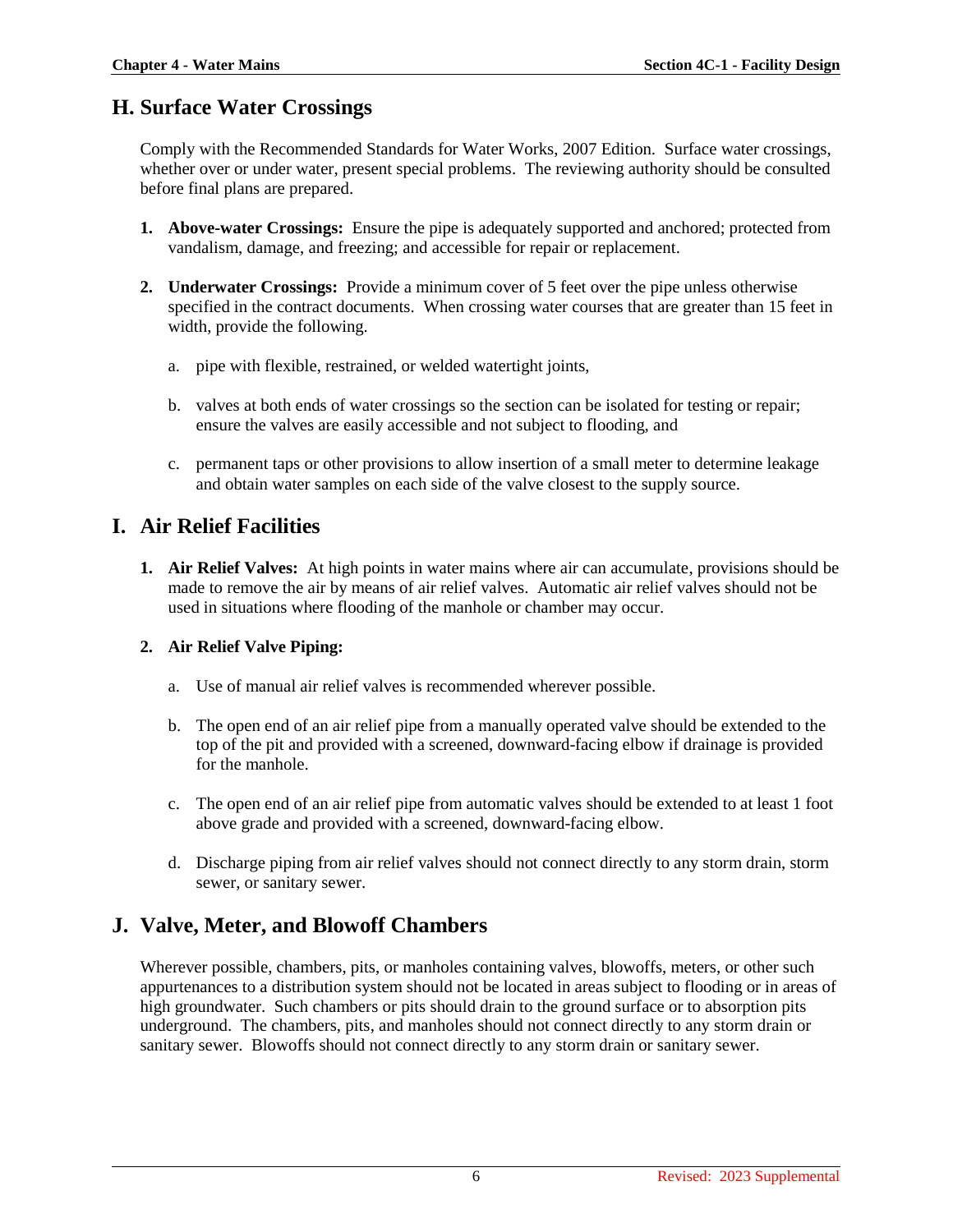## **K. Thrust Blocks and Restrained Joints**

Concrete thrust blocks and restrained joints are used to counteract joint movement at points where piping changes directions or at dead-ends.

**1. Thrust Blocks:** Concrete thrust blocks are typically used on pipes 16 inches in diameter or smaller. Thrust blocks may be used on other pipes independently or in combination with restrained joints. Table 4C-1.01 assumes a bearing area of thrust blocks based on 1,000 psf soil pressure and 150 psi water pressure. Where water pressures are higher and/or soil conditions are poor, the designer should design the correct block size using the equation below Table 4C-1.01. No bolts should come into contact with the concrete thrust blocks. If necessary, polyethylene wrap should be wrapped around the pipe, including the bolt circle, before the concrete is placed. Concrete should have a minimum compressive strength of 4,000 psi at 28 days.

| <b>Pipe Size</b> | <b>Bends</b>    |                |              |              |          |
|------------------|-----------------|----------------|--------------|--------------|----------|
| (inches)         | $11.25^{\circ}$ | $22.5^{\circ}$ | $45^{\circ}$ | $90^{\circ}$ | Dead-end |
| 4                | 1.0             | 1.0            | 2.0          | 4.0          | 3.0      |
| 6                | 1.0             | 2.0            | 4.0          | 8.0          | 6.0      |
| 8                | 2.0             | 4.0            | 7.0          | 14.0         | 10.0     |
| 10               | 3.0             | 6.0            | 11.0         | 21.0         | 15.0     |
| 12               | 4.0             | 8.0            | 16.0         | 29.0         | 21.0     |
| 14               | 5.0             | 11.0           | 21.0         | 39.0         | 28.0     |
| 16               | 7.0             | 14.0           | 27.0         | 50.0         | 36.0     |
| 18               | 9.0             | 17.0           | 34.0         | 63.0         | 45.0     |
| 20               | 11.0            | 21.0           | 42.0         | 78.0         | 55.0     |
| 24               | 15.0            | 31.0           | 60.0         | 111.0        | 78.0     |
| 30               | 24.0            | 47.0           | 92.0         | 171.0        | 121.0    |
| 36               | 34.0            | 67.0           | 132.0        | 244.0        | 173.0    |

**Table 4C-1.01:** Thrust Block Minimum Bearing Surface (SF)

Note: Areas based upon water pressure of 150 psi and allowable soil pressure of 1,000 psf.

Required Area, ft<sup>2</sup> = (2) (water pressure, psi)(cross-sectional area of pipe outside diameter, in<sup>2</sup>)  $(\sin(\text{angle of bend}/2))/(\text{allowable soil pressure, psf})$ 

#### **2. Restrained Joints:**

- **a. For Pipe Diameters 8 inch through 12 inch:** Provide a minimum of 40 feet of restrained pipe in all directions along the pipe from the fitting for pipe diameters 8 inch through 12 inch, depths of bury of at least 5 feet, and a maximum test pressure of 150 psi.
- **b. For Pipe Diameters Greater than 14 inch:** Restrained joints are typically used on pipes larger than 14 inches in diameter. They may be used on other pipe sizes independently or in combination with concrete thrust blocks. See pipe manufacturer's recommendations for determining restrained lengths of pipe required.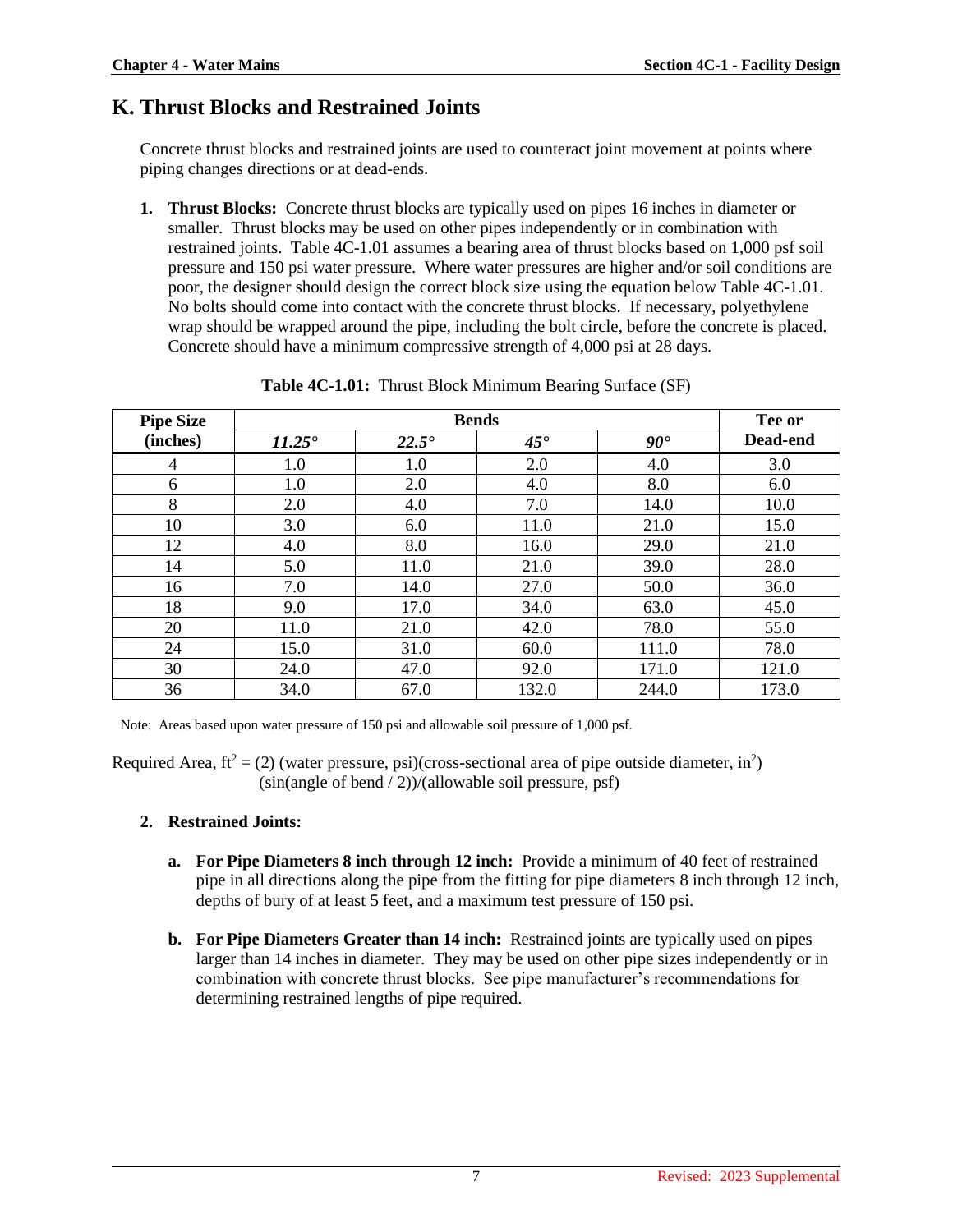#### **L. Crossings**

- **1. Railroad Crossings:** The regulations of the railroad company involved will govern when a water main is installed under or over any railroad tracks.
- **2. Roadway Crossings:** The jurisdiction responsible for the roadway should have regulations for crossing a roadway. For primary and interstate highways, the Iowa DOT is the responsible jurisdiction. For non-primary, federal-aid roadways use the most recent version of the "Policy for Accommodating Utilities on the County and City Non-Primary Federal-Aid System." For all other roadways, contact the responsible jurisdiction.

## **M.Flushing, Disinfection, and Pressure Tests**

Before going into service, all new mains should be adequately flushed, pressure tested, and disinfected according to the rules and regulations of the local Jurisdiction and Iowa DNR. The procedures, once approved by the Jurisdiction, should be conducted under the supervision of the Jurisdiction or designated representative.

- **1. Disinfection:** Disinfect the water main according to AWWA C651. Verify requirements and acceptable methods with the Engineer. Three methods of disinfecting new water mains are available. They include the tablet method, the continuous feed method, and the slug method. The tablet method is the most convenient, but the least effective. [SUDAS Specifications Section 5030](https://intrans.iastate.edu/app/uploads/sites/15/2020/02/5030.pdf) indicates that the tablet method is not to be used unless approved by the Engineer. The continuous feed method is acceptable for general application. The goal for disinfection is to obtain a concentration in the new main of 25 mg/L free chlorine. The chlorine is to be retained in the pipe for a minimum of 24 hours, but no more than 48 hours.
- **2. Flushing:** Once the main has passed the chlorination tests, it is to be flushed according to the requirements of AWWA C651 until the water in the new main is at the same chlorine level as the other sections of the distribution system. The velocity in the main should be at least 2.5 feet per second for adequate flushing. If there is any potential threat the highly chlorinated water will damage the environment, a neutralizing chemical should be added to the water to render it acceptable.
- **3. Hydrostatic Pressure Testing:** Pressure test according to AWWA C600. All air must be expelled from the new main. The test pressure should be 1.5 times the working pressure of the system or 150 psi, whichever is greater. The test should continue for a minimum of 2 hours. If the pressure falls by 5 psi or more, additional makeup water must be added to return the pipe to the test pressure. The amount of makeup water used must meet the requirements of **SUDAS** [Specifications Section 5030.](https://intrans.iastate.edu/app/uploads/sites/15/2020/02/5030.pdf)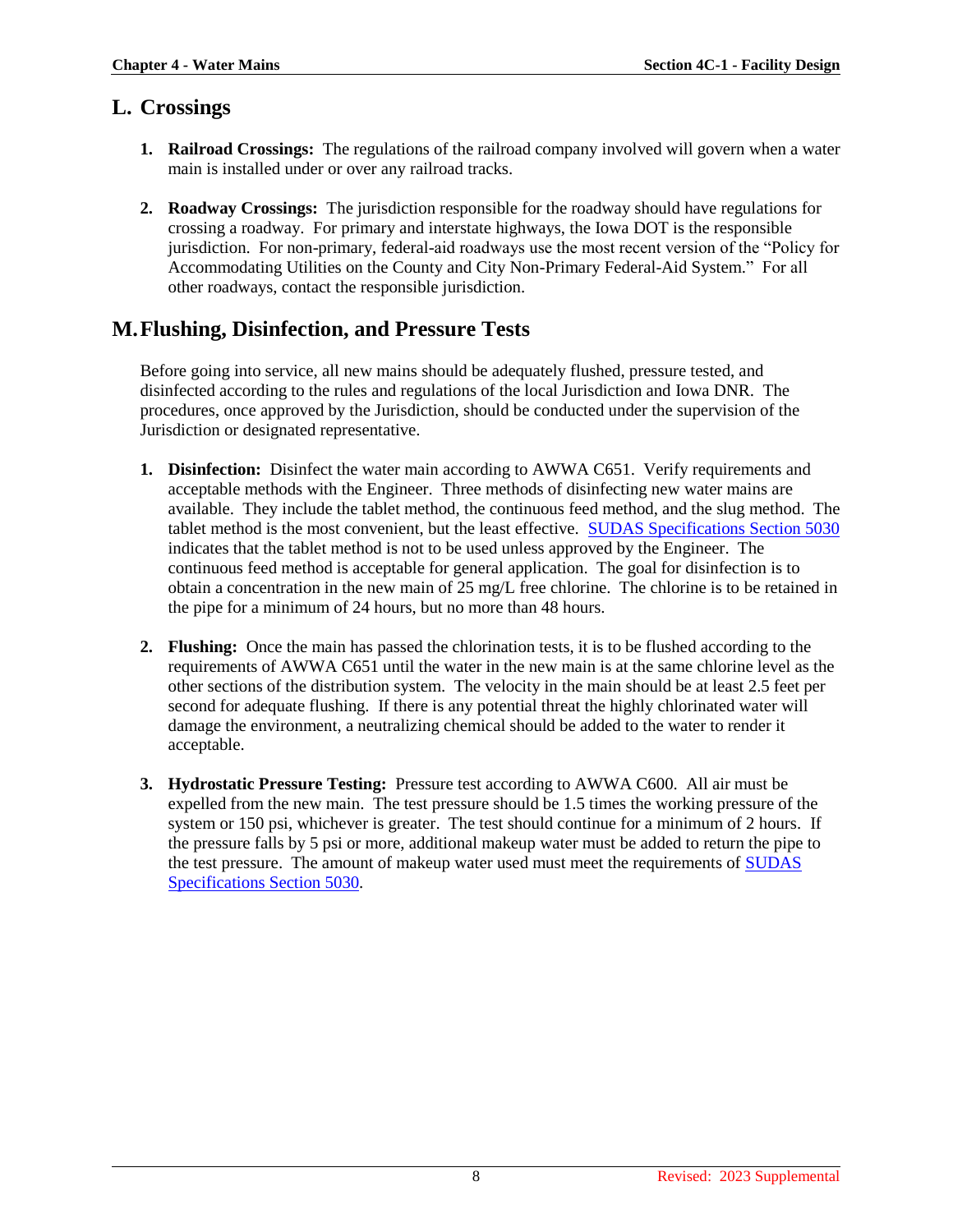

**Figure 4C-1.02:** Standard Water Main Location at Cul-de-sac